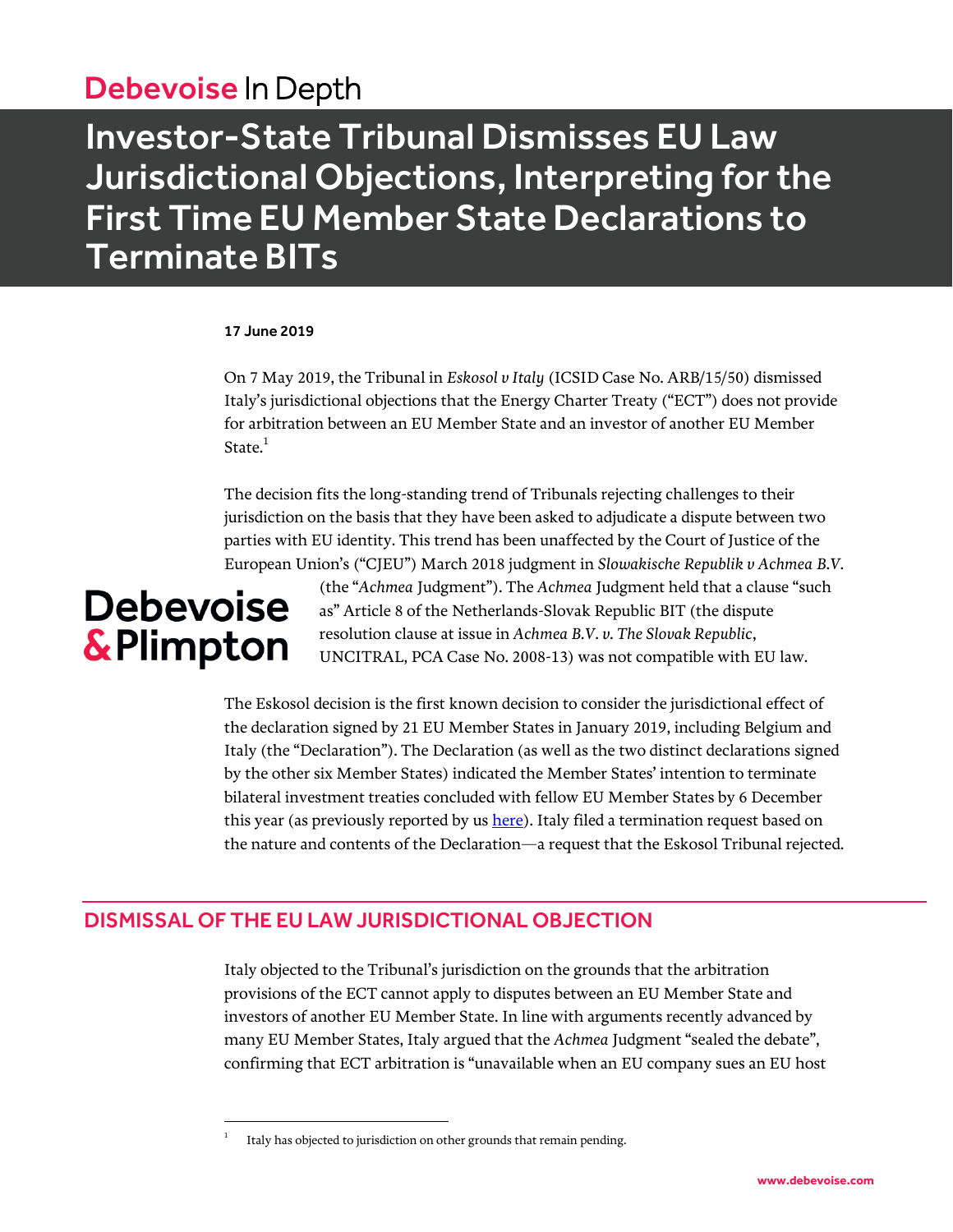State". In this particular arbitration, Eskosol—the subsidiary of a Belgian entity invoked the protections of the ECT against Italy.

As every known investor-State Tribunal to consider the argument has done, the Eskosol Tribunal rejected the argument advanced by Italy that "the progressive development of the EU Treaties—and in particular the adoption of the Lisbon Treaty in 2009—requires the exclusion of intra-EU disputes from the ECT's scope."

The Tribunal found that the *Achmea* Judgment did not strengthen Italy's argument, for the following reasons:

#### CJEU Decisions Are Not Binding on an International Investment Tribunal

The Eskosol Tribunal emphasised that it is not bound by the CJEU's decision. It operates in a "different legal order" from the CJEU and recalled that there is "no precise hierarchy" between the various sub-systems of international law. Each system is governed by its own applicable norms. Rather, the Tribunal emphasised its "right" and "duty" to exercise its ECT jurisdiction, which requires it "to operate in the international legal framework of the ECT and the ICSID Convention, outside the EU and the dictates of EU law". In analysing the applicable law to determine jurisdiction, the Tribunal had earlier concluded that EU law is not part of the ECT's applicable law, which incorporates the ECT "and applicable rules and principles of international law". Notably, the Tribunal went a step further in saying that this conclusion does not mean that an ECT tribunal could not consider EU law "as a *matter of fact* if potentially relevant to the merits of a dispute, just as an ECT tribunal may consider a State's domestic law as part of the factual matrix of a case."

#### No Basis for Finding that the *Achmea* Judgment Extends to ECT Disputes

The Eskosol Tribunal noted that the *Achmea* Judgment is silent on the ECT. It considered the CJEU's concern in the *Achmea* Judgment to guard against a situation in which an arbitral tribunal "may be called on to interpret or indeed to apply EU law"—an extant risk that the CJEU had identified from Article 8 of the Netherlands-Slovak Republic BIT—but concluded that it was inappropriate to extend a hypothetical risk to a "blanket ban on all investment arbitration, even under different scenarios where no equivalent risk arises". The Eskosol Tribunal explained its opinion that it would be "particularly surreal to interpret the CJEU as already having decided that the arbitral mechanism is contrary to EU law", when the mechanism in question "did not actually command the application of EU law", and therefore "does not pose the particular risk that the CJEU identified as its basis for concern".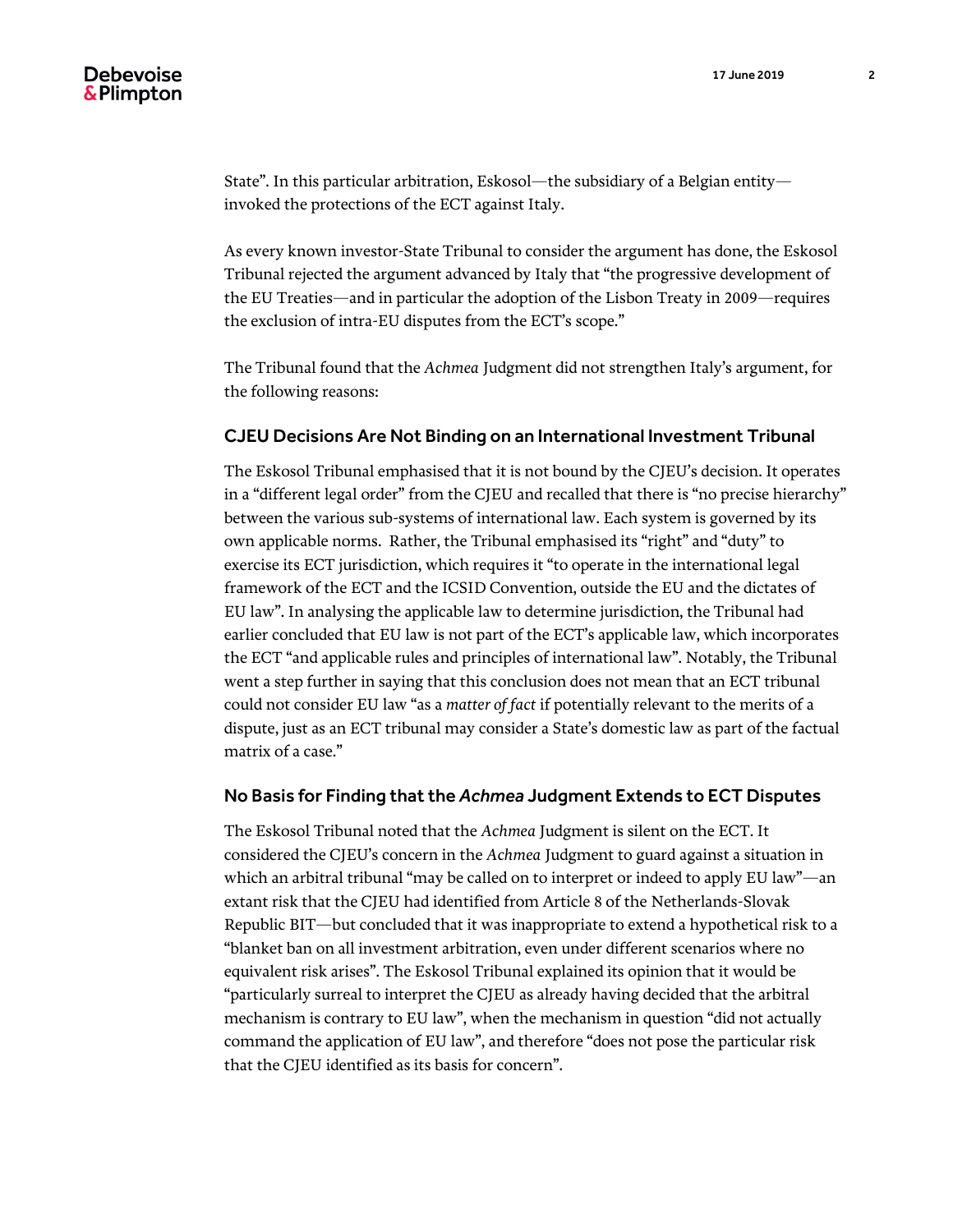#### The *Achmea* Judgment Does Not Invalidate the ECT or Its Provisions

The Eskosol Tribunal concluded that the *Achmea* Judgment "cannot be considered as a matter of international law to automatically invalidate", for any EU Member State, "either the ECT as a whole or the consent to arbitration reflected in Article 26 of the ECT". The Tribunal determined that none of the invalidation grounds and procedures invoked by Italy was satisfied. In particular, the Tribunal found that the purported incompatibility between the ECT and the Treaty on the Functioning of the European Union could not invalidate its consent to the ECT because it was not "manifest" (Article 46(1) Vienna Convention on the Law of Treaties ("Vienna Convention")). The Tribunal also found that, though Italy has given notice of its intent to withdraw from the ECT, it had not pursued the procedures established by the ECT for declaring its consent invalid, and so—even if the treaty had been terminated—the 20-year sunset provision continued to apply.

#### The *Achmea* Judgment Does Not Vitiate Consent to Arbitrate

Finally, the Eskosol Tribunal considered that, even if the *Achmea* Judgment could be said to invalidate the ECT or any of its provisions, its operation did not operate retroactively to invalidate Italy's consent to ECT arbitration given before the *Achmea* Judgment was rendered. The Tribunal considered that this held true even if the *Achmea* Judgment is considered under EU law to operate retroactively to the date of ECT ratification ("*ex tunc*"). The Tribunal considered Italy's obligation to perform treaties in good faith and concluded that "[i]t was not until the CJEU actually issued the *Achmea* Judgment that, at the very *earliest*, given persisting debate about whether that Judgment even reaches the ECT, it could be said that investors were placed on notice about the risks of relying on Member States' apparent consent to arbitration in Article 26 of the ECT."

#### DISMISSAL OF THE TERMINATION REQUEST

Italy also requested an immediate termination of the arbitration based on the Declaration, the first known request of its kind. As we reported previously, the Declaration interpreted the *Achmea* Judgment as confirming as contrary to EU law investor-State arbitration between two parties with EU identity, and included a statement of intent to terminate bilateral investment treaties concluded between them (so-called "intra-EU BITs"). The Declaration also asserted that the *Achmea* Judgment applies equally to intra-EU investor-state arbitration under the ECT and committed the declaring States to discuss with the European Commission any steps necessary to ensure a uniform application of the consequences of the *Achmea* Judgment.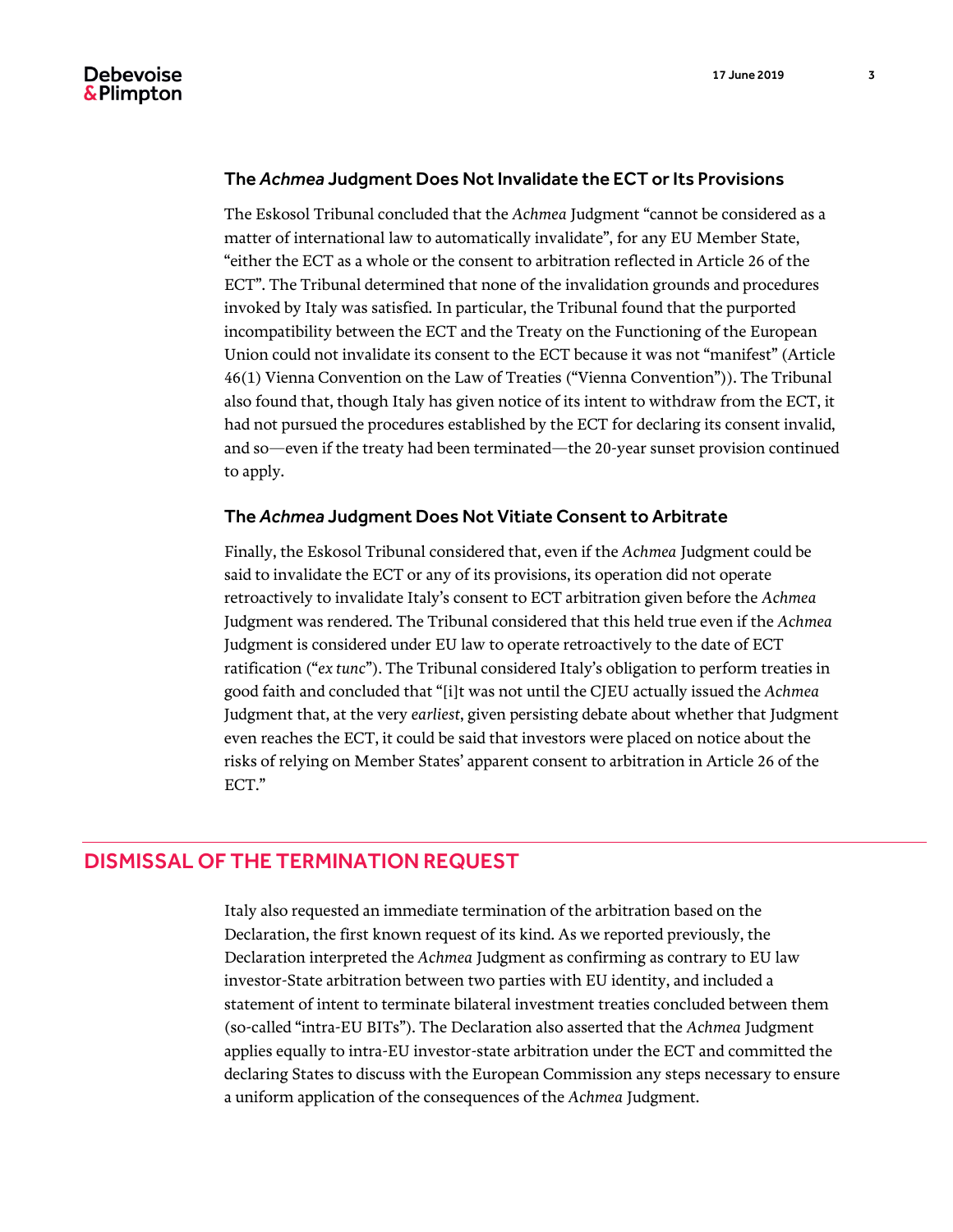Italy argued that the Declaration is "a binding instrument emanating from sovereign States", which settled the debate regarding the interpretation of the *Achmea* Judgment for intra-EU arbitration under the ECT. According to Italy, the Declaration had the "consequence of prohibiting any pending or future arbitration procedure concerning the ECT." Italy further considered that the Declaration was to be applied by the Eskosol Tribunal either as a "subsequent agreement" or "an instrument made…in connection with the conclusion of the treaty" under the Vienna Convention. Italy did not consider such application of the Declaration to represent a retroactive withdrawal of consent; instead, it characterised the Declaration as a confirmation of "how the ECT should have always been interpreted in their understanding."

The Tribunal dismissed Italy's arguments about the nature and effect of the Declaration. The Tribunal considered that the Declaration reflects the "signatories' own interpretation of the further "legal consequences of the [*Achmea* Judgment]"", rather than reflecting the *Achmea* Judgment itself, and it noted that the Declaration contained no supporting analysis of international law. The Tribunal also noted that the signatories to the Declaration had undertaken that they would (in the future tense) take steps to terminate intra-EU BITs, suggesting that they "do not believe the intra-EU BITs already have been terminated for invalidity of the underlying consent".

As regards the Vienna Convention, the Tribunal decided that "the Declaration is more a statement of current political will" and does not qualify as a subsequent agreement or an instrument made in conjunction with the signing of the treaty within the meaning of the Vienna Convention. The Tribunal was also concerned with notions of certainty and fairness. It could not accept that the Declaration should be applied retroactively to require the termination of a pending arbitration, "initiated in good faith by an investor years before the Declaration was issued". Ultimately, to allow a signatory State to "nonsuit an investor part-way through a pending case" based on an interpretative Declaration would be inconsistent with "acquired rights under international law".

Finally, the Tribunal considered the argument raised by Italy that it should refuse to exercise jurisdiction because any resulting award would be unenforceable. The Tribunal noted the distinct character of an ICSID award from that rendered by a tribunal seated in an EU country. It rejected Italy's argument that an award it issued would necessarily be unenforceable: "a tribunal has not rendered an "unenforceable award" simply because its award may prove challenging to enforce, or is capable of enforcement only in certain jurisdictions but not in others", and concluded that it has a duty to exercise "the jurisdiction it has found to exist" in respect of the remaining issues in the case.

As noted, this decision is the first of its kind insofar as it contains an interpretation of the ramifications of the Declaration on the jurisdiction of an intra-EU investor-State tribunal—in this case under the ECT. It remains to be seen whether these developments